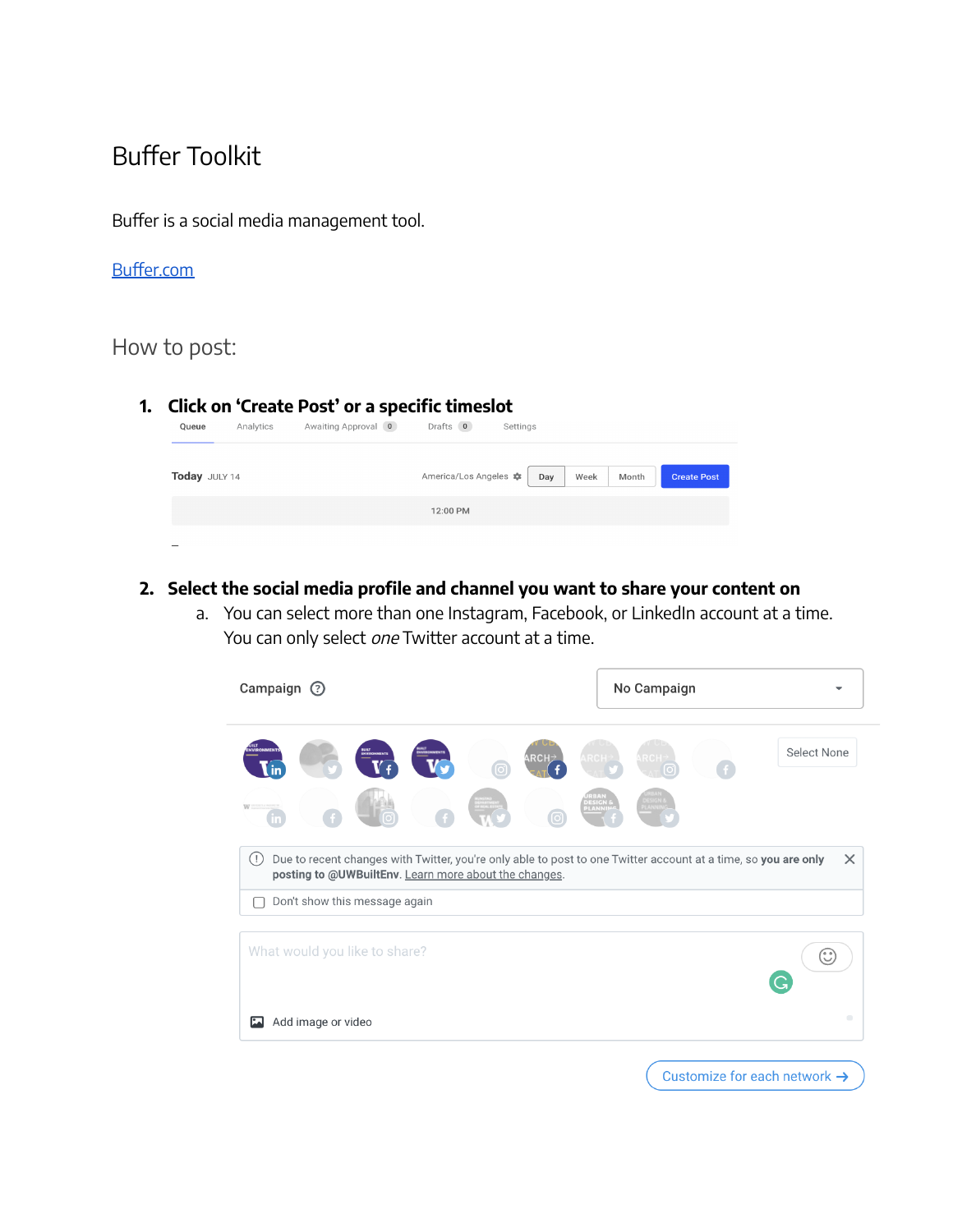#### **3. Type or paste in your content and then click 'Customize for each network'**

| Campaign <sup>7</sup>                                                                                                                                                                                                                       | No Campaign                           |
|---------------------------------------------------------------------------------------------------------------------------------------------------------------------------------------------------------------------------------------------|---------------------------------------|
| <b>ARCH</b>                                                                                                                                                                                                                                 | Select None                           |
| $\left( \left  \right  \right)$<br>Due to recent changes with Twitter, you're only able to post to one Twitter account at a time, so you are only<br>posting to @UWBuiltEnv. Learn more about the changes.<br>Don't show this message again | $\times$                              |
| TEST TEST TEST TEST :D :D :D :D                                                                                                                                                                                                             | $\begin{array}{c} \hline \end{array}$ |
| TEST TEST TEST TEST :D :D :D :D<br>$\sqrt{2}$                                                                                                                                                                                               | $\qquad \qquad \bullet$               |
| $\mathbf{in}$<br>TEST TEST TEST TEST :D :D :D :D                                                                                                                                                                                            | $\qquad \qquad \blacksquare$          |

#### **4. Click 'Add to Queue' or the drop-down arrow and select from the menu**

a. Add to Queue: posts will fill into the next pre-selected time slot available. Time slots have been chosen based on best posting times and data from when our followers are most engaged with our pages

Add to Queue

 $\checkmark$ 

- b. Share Now: will be posted at the time the button is clicked (after approval)
- c. Share Next: post will move to the top of the queue and be published next. Posts already in the queue will all be moved down a slot
- d. Schedule Post: choose the exact date and time for the post to be published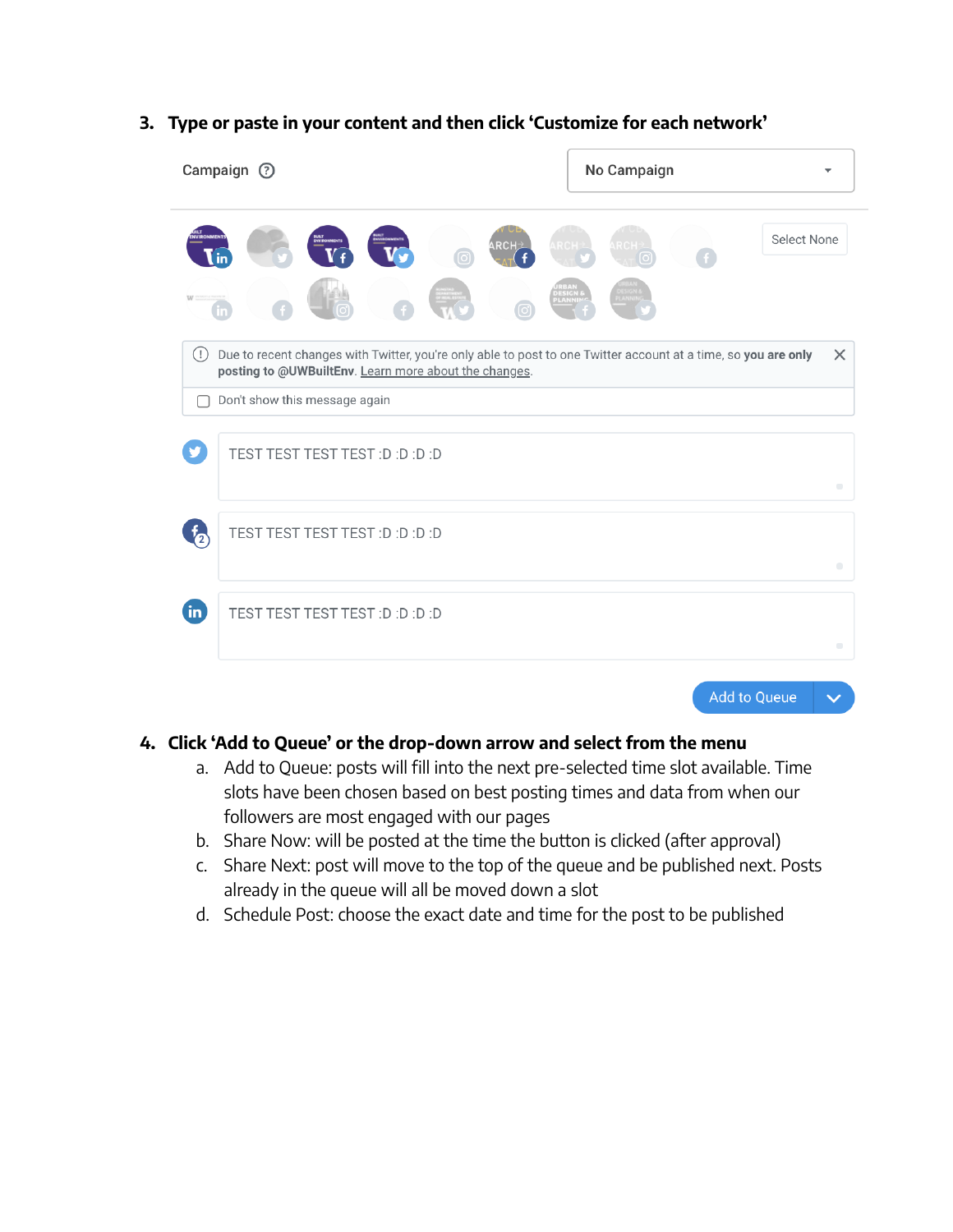|                     |  | May 2021       |    |                                                             |                      | $\left\langle \right\rangle$<br>ゝ |    |                  |  |
|---------------------|--|----------------|----|-------------------------------------------------------------|----------------------|-----------------------------------|----|------------------|--|
|                     |  | S              | M  | T.                                                          | W                    | T                                 | F  | S                |  |
|                     |  | 25             | 26 | 27                                                          | 28                   | 29                                | 30 | $\left  \right $ |  |
| <b>Add to Queue</b> |  | $\overline{2}$ | 3  | $\angle$                                                    | 5                    | 6                                 | 7  | 8                |  |
|                     |  | 9              | 10 | 11                                                          | 12                   | 13                                | 14 | 15               |  |
| <b>Share Now</b>    |  | 16             | 17 | 18                                                          | 19                   | 20                                | 21 | 22               |  |
|                     |  | 23             | 24 | 25                                                          | 26                   | 27                                | 28 | 29               |  |
| <b>Share Next</b>   |  | 30             | 31 | $\overline{\phantom{a}}$                                    | $\overline{2}$       | 3                                 | 4  | 5                |  |
| Schedule Post       |  |                |    | $05 \times$<br>$ 39 \vee $<br>$ PM \vee$<br><b>Schedule</b> |                      |                                   |    |                  |  |
|                     |  |                |    |                                                             | America: Los Angeles |                                   |    |                  |  |

# Best Practices

#### Media:

When scheduling posts, the options for including media will vary depending on the social network you're sharing to. The table below outlines the types of media you can include for each network, as well as how many images you're able to include.

|                 | <b>Link preview</b> | <b>Suggested media</b> | Image upload     | Video upload     |
|-----------------|---------------------|------------------------|------------------|------------------|
| <b>Facebook</b> | √                   | $\sqrt(4)$             | $\checkmark$ (4) | $\checkmark$ (1) |
| Instagram       |                     | $\sqrt{*4}$            | $\sqrt{*4}$      | $\checkmark$ (1) |
| <b>Twitter</b>  |                     | $\sqrt(4)$             | $\checkmark$ (4) | $\checkmark$ (1) |
| LinkedIn        | √                   | $\checkmark$ (1)       | $\checkmark$ (1) | $\checkmark$ (1) |